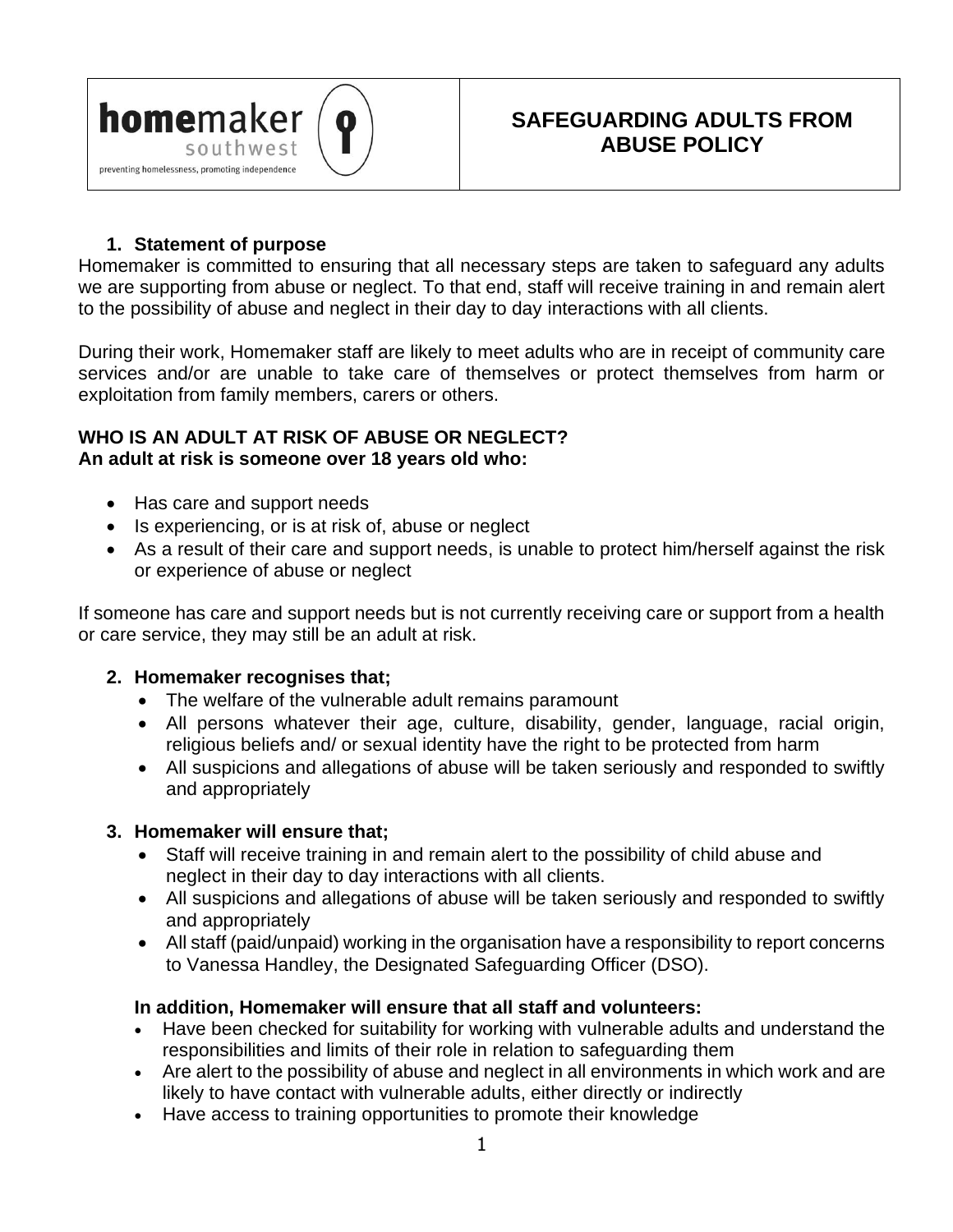- Receive regular supervision where they have an opportunity to discuss casework issues relating to safeguarding
- Know how to report any concerns they have about possible abuse or neglect
- Are vigilant about their own actions so they cannot be misinterpreted e.g. not assisting the client with any financial transactions or offering to look after money for them/pay bills and ensuring all allegations, however minor, are passed on immediately to the line manager
- Promote and maintain links with local statutory agencies in relation to both general and specific safeguarding adult issues

## **4. Homemaker seeks to keep adults safe by;**

- Valuing, listening and respecting them
- Appointing a Designated Safeguarding Officer (DSO) for adults at risk of abuse, a deputy and a lead trustee for safeguarding
- Adopting safeguarding best practice through our policies and procedures and Code of Conduct for staff and volunteers
- Providing effective management for staff and volunteers through supervision, support, training and quality assurance measures
- Recruiting staff and volunteers safely, ensuring all necessary checks are made
- Recording information professionally and securely
- Using our safeguarding procedures to share concern and relevant information with agencies who need to know, and involving adults at risk appropriately
- Using our procedures to manage any allegations against staff and volunteers appropriately
- Creating and maintaining an anti-bullying environment and ensuring that we have a procedure to deal with any which may occur
- Ensuring we have effective complaints and whistleblowing measures in place

# **5. Related policies and procedures**

We have in place organisational policies and procedures which explain the detail of how these principles will be implemented. These are available on application to Homemaker's DSO. They are:

- Staff procedure for safeguarding of adults at risk including
	- $\circ$  quidance to staff and volunteers relating to the role of the DSO,
	- $\circ$  dealing with disclosures and concerns,
	- o urgent referrals,
	- o the role of MASH/ The Gateway,
	- o allegations against staff
- Privacy and data protection
- Code of conduct and ethics
- Recruitment and selection
- ICT systems
- Dignity at work
- Complaints procedure
- Whistleblowing
- Health and safety procedures
- Training and development.